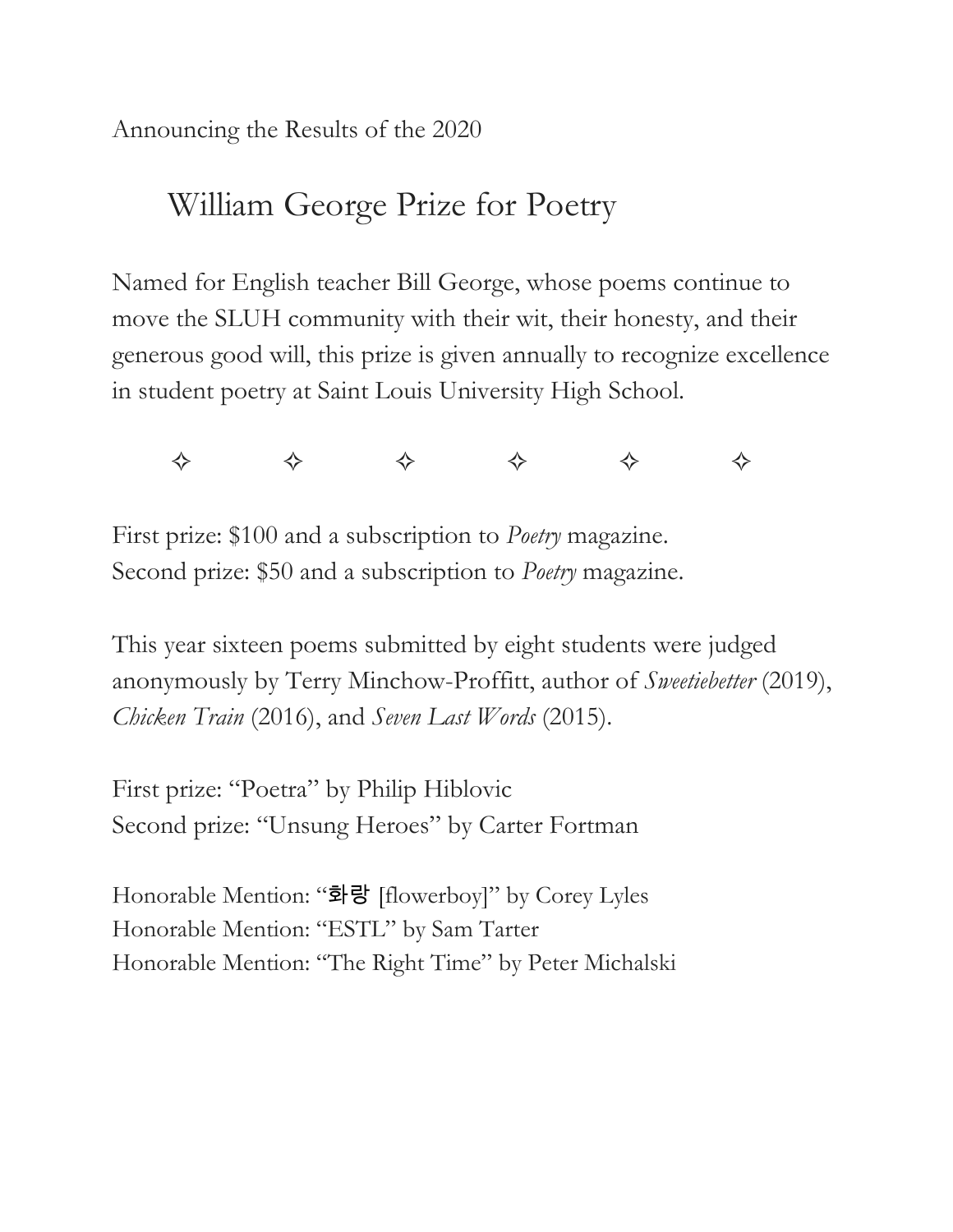## First Prize:

## Poetra

*The journey of Poetra is an important one, as it chronicles the journey of every poet since the first utterance of language: the escape from normalcy, the wrestle with identity, the desire for inclusion, the itch for the transcendental, the battle with criticism. Each of these explorations is foretold in a stanza of The Prologue and is fulfilled in its corresponding Act. Each of these explorations is godly in essence, human in nature, and poetic in character, each a manifestation of a hypostasis of the Blessed Trinity: Poetra the Mother, Poetra the Daughter, and Poetra the Holy Ghost. Poetra invites you to walk this storied journey with her through the glory of each of her incarnations. She requests that you abandon your trepidations at the threshold of the poetsphere in order to receive her fully.*

## **The Prologue**

| Who should escapeth the bonds of drudgery,     |    |
|------------------------------------------------|----|
| To write such celestial poetry?                |    |
| Only Poetra-                                   |    |
| All wanton and brave,                          |    |
| From the depths of abyss,                      | 5  |
| An ethereal stave.                             |    |
| Who should conquer their concave semblance,    |    |
| To write such pulsing remembrances?            |    |
| Only Poetra-                                   |    |
| All regal and bright,                          | 10 |
| Swaddled in regalia,                           |    |
| Her highness in light.                         |    |
| Who should give heed to the severed ensembles, |    |
| To write such ravishing gospels?               |    |
| Only Poetra-                                   | 15 |
| Almighty and high,                             |    |
| Too pure for this world,                       |    |
| Away she must fly.                             |    |
| Who should foretell the words of the heavens,  |    |
| To write such fiery professions?               | 20 |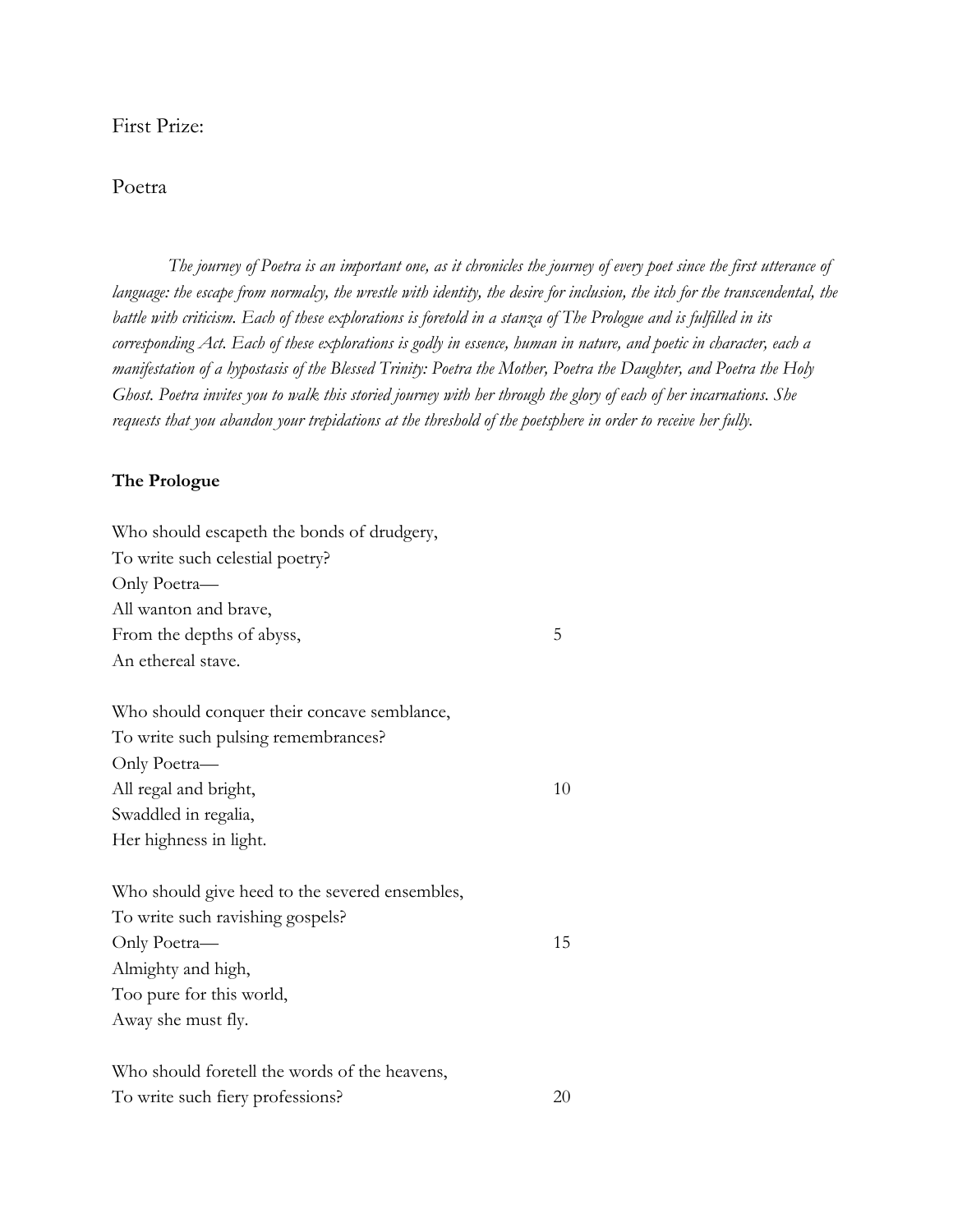Only Poetra— All holy and raised, Emblazoned on clouds, An ominous blaze.

| Who should mutiny against poetry hogs, | 25 |
|----------------------------------------|----|
| To write such avant-garde prologues?   |    |
| Only Poetra—                           |    |
| All reborn and free,                   |    |
| Leaving passages on pages,             |    |
| The goddess of poetry.                 | 30 |

### **Act I. Bonds of Drudgery**

Drudgery's bonds make raw my wrists. They cry out in pain at the prance of my pen. Abysmal abomination I hereby abolish. I am who am zygote of Zion and Zen.

| My unsung songs hold born-again wisdom, | 35 |
|-----------------------------------------|----|
| light imprisoned by years in the dark.  |    |
| Corporeal condition I hereby conquer,   |    |
| my blackened bush of an inhuman heart.  |    |
|                                         |    |

40

Ordinal indentures Lent lionesses, outwitted by blameless poetic prey. Sharp-toothed jaws I hereby shut, in defiance of the Opus Dei.

Homespun strings shan't be my vestments, unraveling labor by poems so brave. Left-handed red loins I hereby escapeth, drudgery's death by my ethereal stave. 45

#### **Act II. Concave Semblance**

Dismal digression from the fruits of my obsession, a departure from my muse: Me, Myself, and I.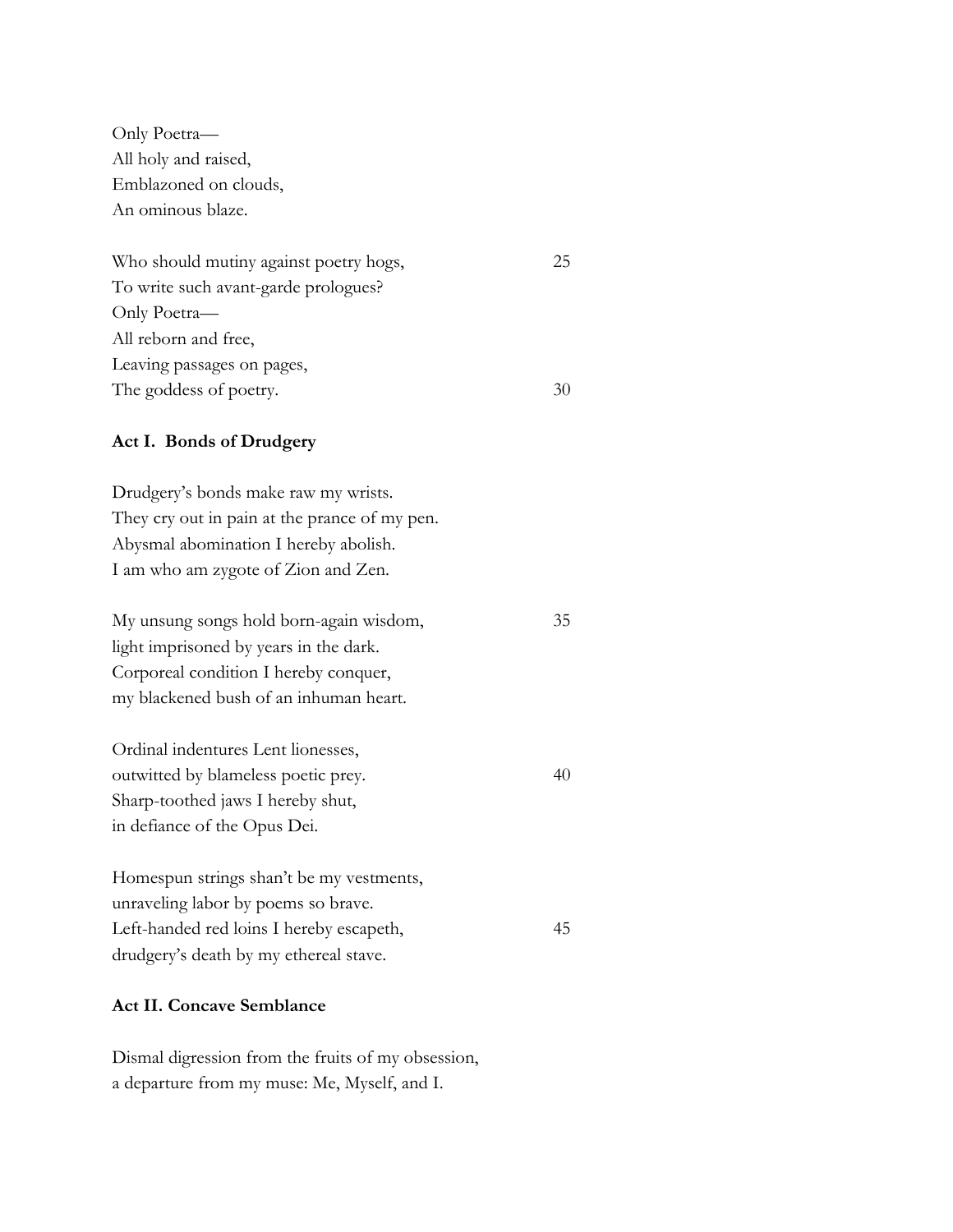Soiled yet sacred in the eyes of the aged, a lapse to metamorphic proportions.

On bended knee, their postures praise me at my toes, their mirrors upraised toward my once-pastured heart. I no longer the atman to put a word to a woe, nor the will to purge my soul of the pent up dark.

50

70

Cachets and matinees leave me hollow at the curtain call, their applause eulogizing my mystified manner. Blood-writ compositions on the hallowed wall, of sharded stain-glass that stabs me hereafter. 55

The poetry inside me begot maternal mortality, a prodigy they fashioned me, but now I'm decrepit. Revered verses infantile, my shortcoming carnality, but the most praised poet is freely rejected. 60

When the art grows idle and I grow despondent, I trace the edges of the highest bridge. Pining for purpose in poems unresponsive, I trifle with death on the writer's ridge. 65

I leap for the day and drown in my eminence, gasping for grandeur at the revival of my semblance. I write my way to the bay, from concave to convex, sacredly geometric is my pulsing remembrance.

#### **Act III. Severed Ensembles**

I oft withhold tears at the Gospel, The tell-tale gnosis of Passion, A severed yet styled ensemble, My poetry struggles to fashion.

Paved by poems, her assback pass, Promising death from the Land of Goshen, 75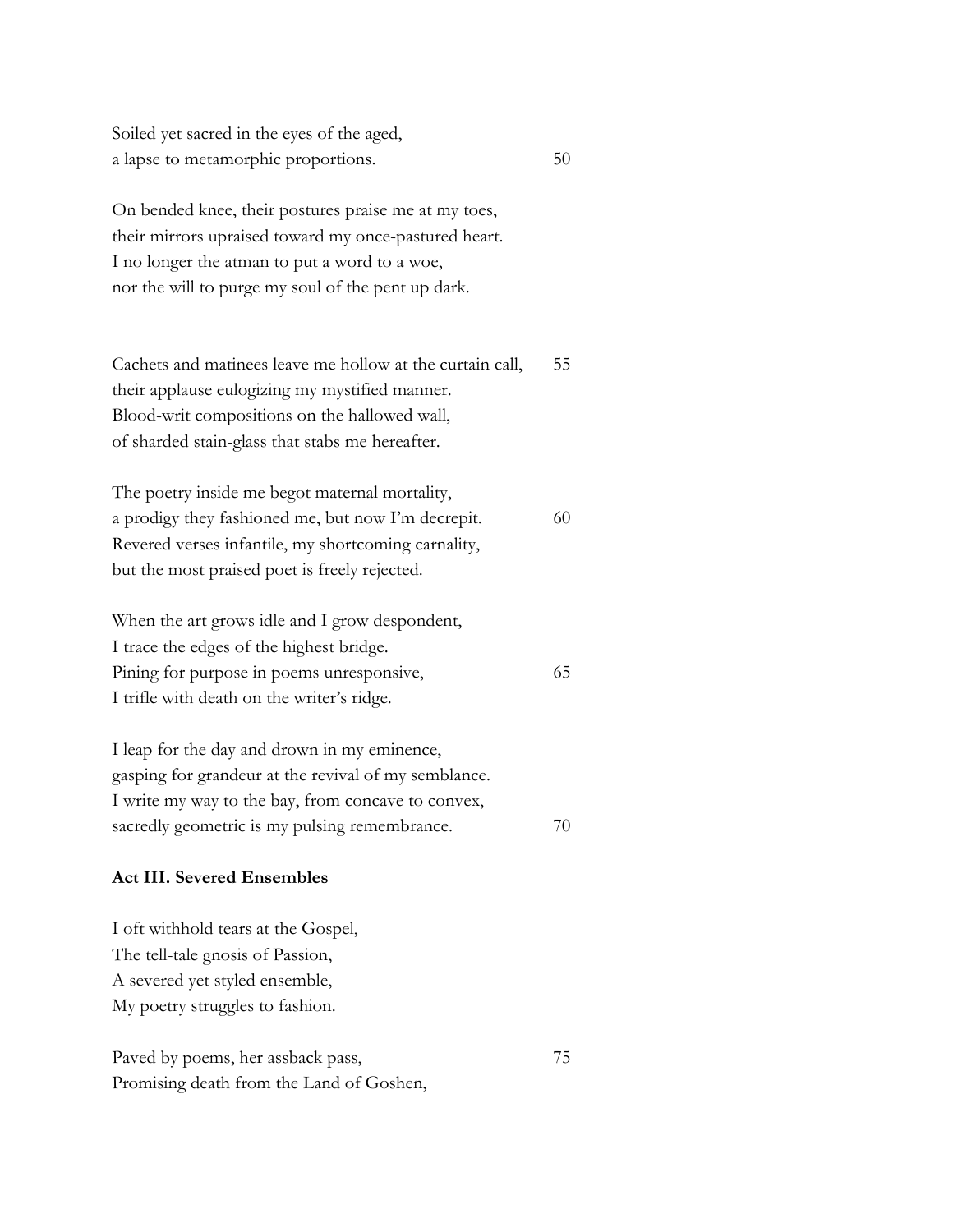| Entwined is Goddess in green of grass,      |     |
|---------------------------------------------|-----|
| Ere Eostre's pain and palmed devotion.      |     |
|                                             |     |
| Mother's house, a house of trade,           |     |
| Overthrown tables in merchants' manger,     | 80  |
| The corrupted chorus swiftly swayed,        |     |
| To the rhythm of the stanza changers.       |     |
| "Please Poetra make this fast,"             |     |
| Perspired red on garden night,              |     |
| Discipled detach at Supper's Last,          | 85  |
| Hell hath not Satan win the fight.          |     |
| Fish hooks tear five loaves in two,         |     |
| Miracles they don't believe,                |     |
| Nightmared conviction of saving Jew,        |     |
| Star-crossed freedom Her death conceived.   | 90  |
| Ensemble glistens before Her Godhead,       |     |
| Curls cascading in decrescendo,             |     |
| Mouths melodizing on mountains of red,      |     |
| Thirty-three throats of spewing vibrato.    |     |
| Entombed in wounds her wary words,          | 95  |
| Stones unturned by temple's tempo,          |     |
| Aloft the sound of spark'ling songbirds,    |     |
| Abide in me, my Christ concerto.            |     |
| Almighty gospeled resurrection,             |     |
| Garden maiden in poems impearled,           | 100 |
| Verses writ in New Jerusalem,               |     |
| Ravishing Redeemer too pure for this world. |     |
|                                             |     |
| Act IV. Words of the Heavens                |     |
| Never have I known a heauty like words      |     |

Never have I known a beauty like words. Priestess scripts altar's corporal corpus. Metaphysical metaphors touch the third. 105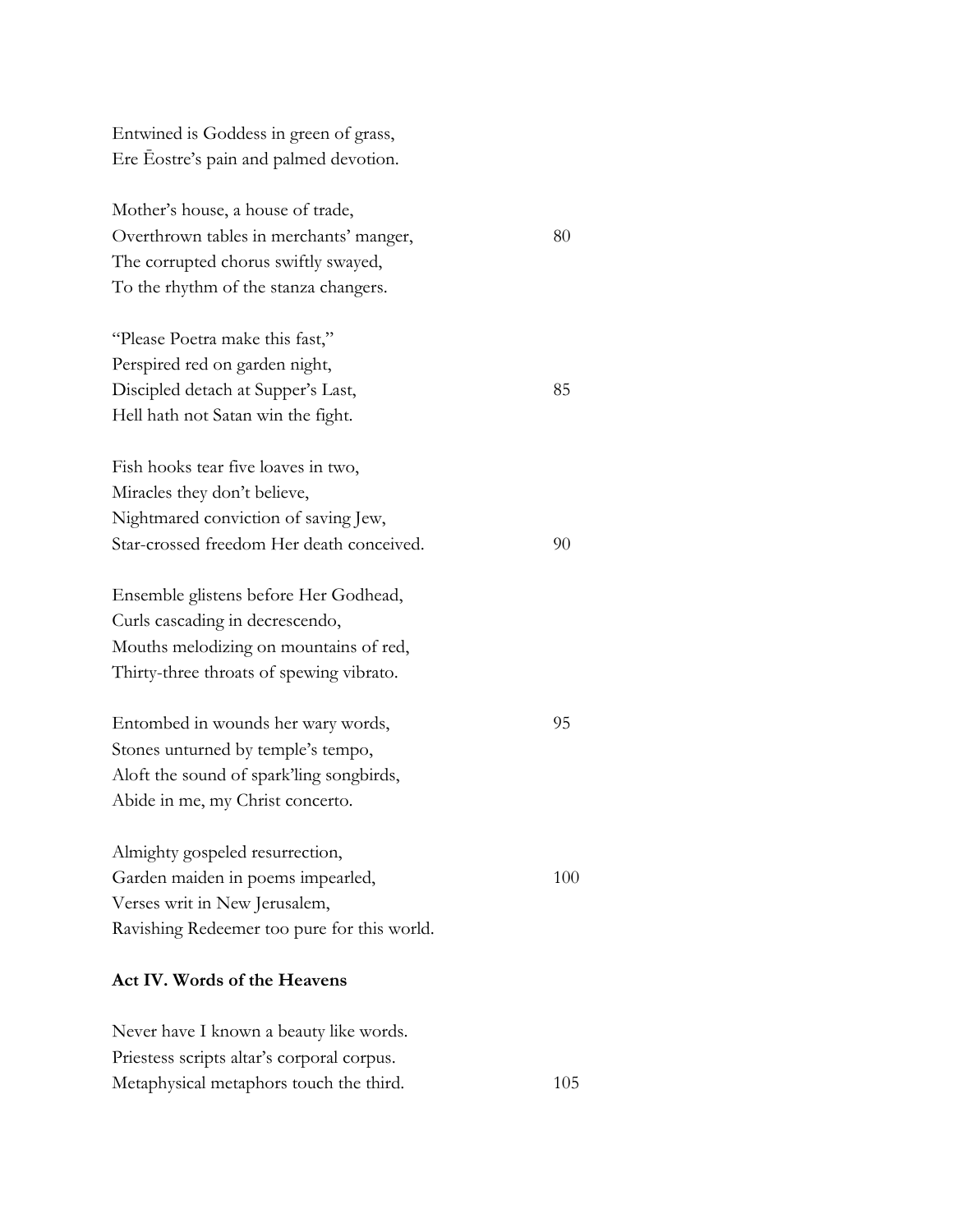| Eye of the poet burned optic opus.                |     |
|---------------------------------------------------|-----|
| Now must I find a fire in the mind.               |     |
| Therein laments my forlorn silhouette.            |     |
| Deity renders my transparent rind.                |     |
| Syllable sculpts transcendent statuette.          | 110 |
| Now must I bow at the foot of Her cross.          |     |
| Stitch of the witch professes salvation.          |     |
| The Daughter was Poetry's zenith loss.            |     |
| She ascended upon seas of white carnation.        |     |
| Now emblazoned, her name upon the Heavens.        | 115 |
| Daughter's Passion bears their fiery professions. |     |

## **Act V. Mutiny Against Poetry Hogs**

| Beholden now Behemoth's claws,            |     |
|-------------------------------------------|-----|
| torn through flesh by unclean hogs.       |     |
| My purpose wiser than applause,           |     |
| the crafting of the artful clause.        | 120 |
| Must I write? That is the question.       |     |
| For prophets of profane oppression?       |     |
| My depression—their pressed obsession.    |     |
| Are they worthy of my cold Confession?    |     |
| Serpent coiled 'round the tree.           | 125 |
| Her stanzas sink their teeth in me.       |     |
| Among the equals first to be.             |     |
| I taste her fruit and now I see:          |     |
| Poetry.                                   |     |
| Witful warrior's armed offense.           | 130 |
| Somewhere aged in ages hence.             |     |
| I chose to write in self-defense.         |     |
| Poetra's passage made all the difference. |     |

## **Notes**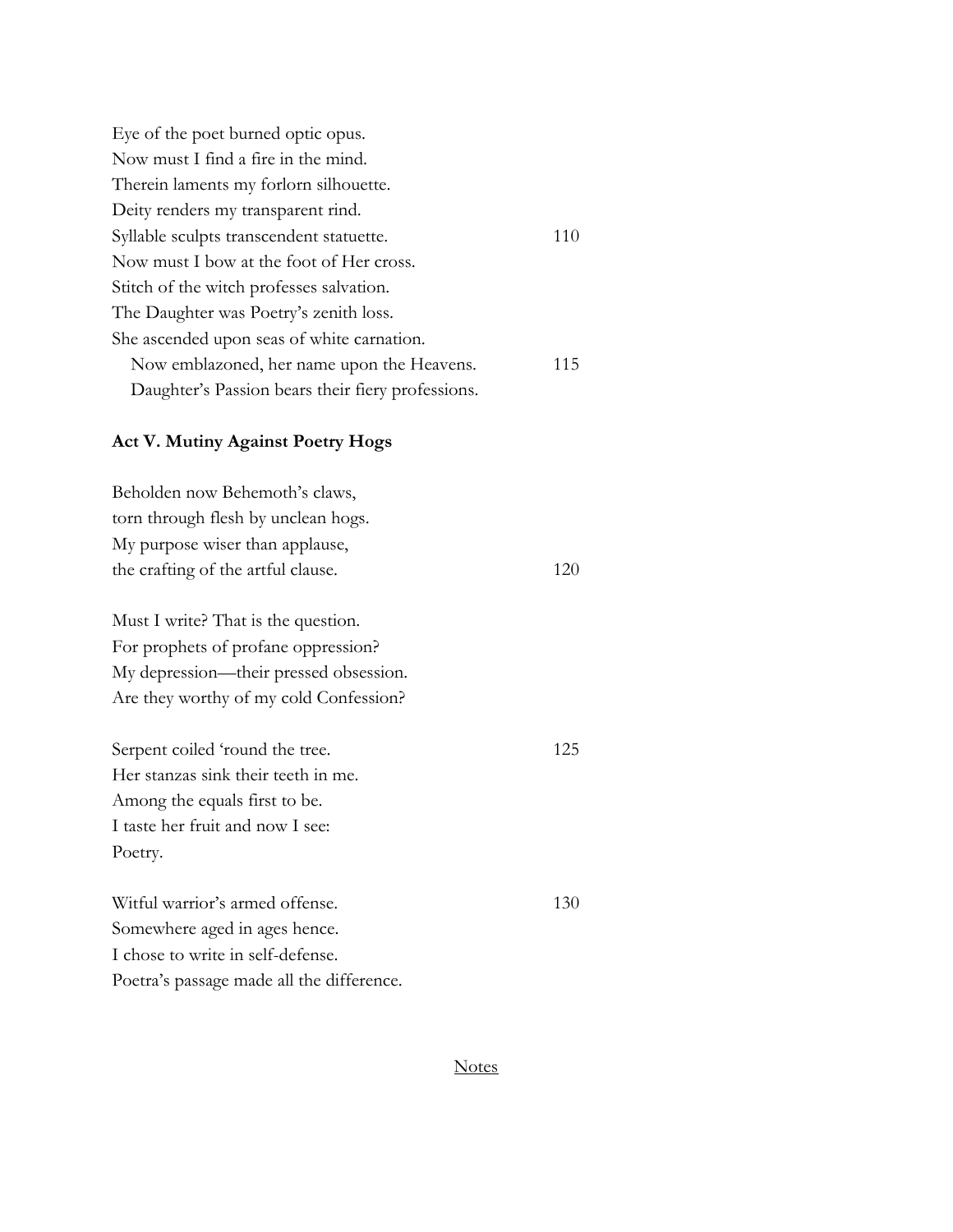*0*: The poem is a gender reversal of classical religious figures. Every male character is written and realized from a female perspective through the lens of Poetra, the anthropomorphic goddess of poetry. The poem is written in the form of Shakespeare. Each canto is an act, and each stanza is a scene.

*5*: **From the depths of abyss** references Abyss in the religious sense. Before Poetra, the poetsphere did not exist. It was simply a void. Genesis 1:2:

*The earth was a formless void and darkness covered the face of the deep, while a wind from God swept over the face of the waters*.

*11*: **Swaddled in regalia** references the duality of god and king in the Bible. Jesus is called king at the bookends of his life, first inquisitively by a troubled King Herod and then mockingly by Pontius Pilate before the Scourging at the Pillar:

Matthew 2:2:

*Where is He that is born King of the Judeans?*

John 19:3:

*Then they said, "Hail, King of the Jews!" And they struck Him with their hands.*

The poetic equivalent of Jesus, Poetra is persecuted by the majority of the world. Her regalia is not true regalia, but distorted. After the Scourging at the Pillar, the Roman soldiers placed regalia on Jesus to mock His kingly status. John 19:5:

*Then Jesus came out, wearing the crown of thorns and the purple robe.*

*17*: **Too pure for this world** references the religious theme of purity. The following two Bible verses inspired this line, as together they represent a young poet encountering the transcendental.

1 Timothy 4:12:

*Let no man despise thy youth; but be thou an example of the believers, in word, in conversation, in charity, in spirit, in faith, in purity.*

Matthew 5:8:

*Blessed are the pure in heart: for they shall see God.*

*19*: **Who should foretell the words of the heavens** references the biblical theme of prophecy, namely Isaiah's Old Testament prediction of the birth of the Messiah. Isaiah 7:14:

*Therefore the Lord himself shall give you a sign; Behold, a virgin shall conceive, and bear a son, and shall call his name Immanuel.*

*29*: **Leaving passages on pages** references two denotations of "passage"—a section of the Bible (or any piece of literature) and a voyage.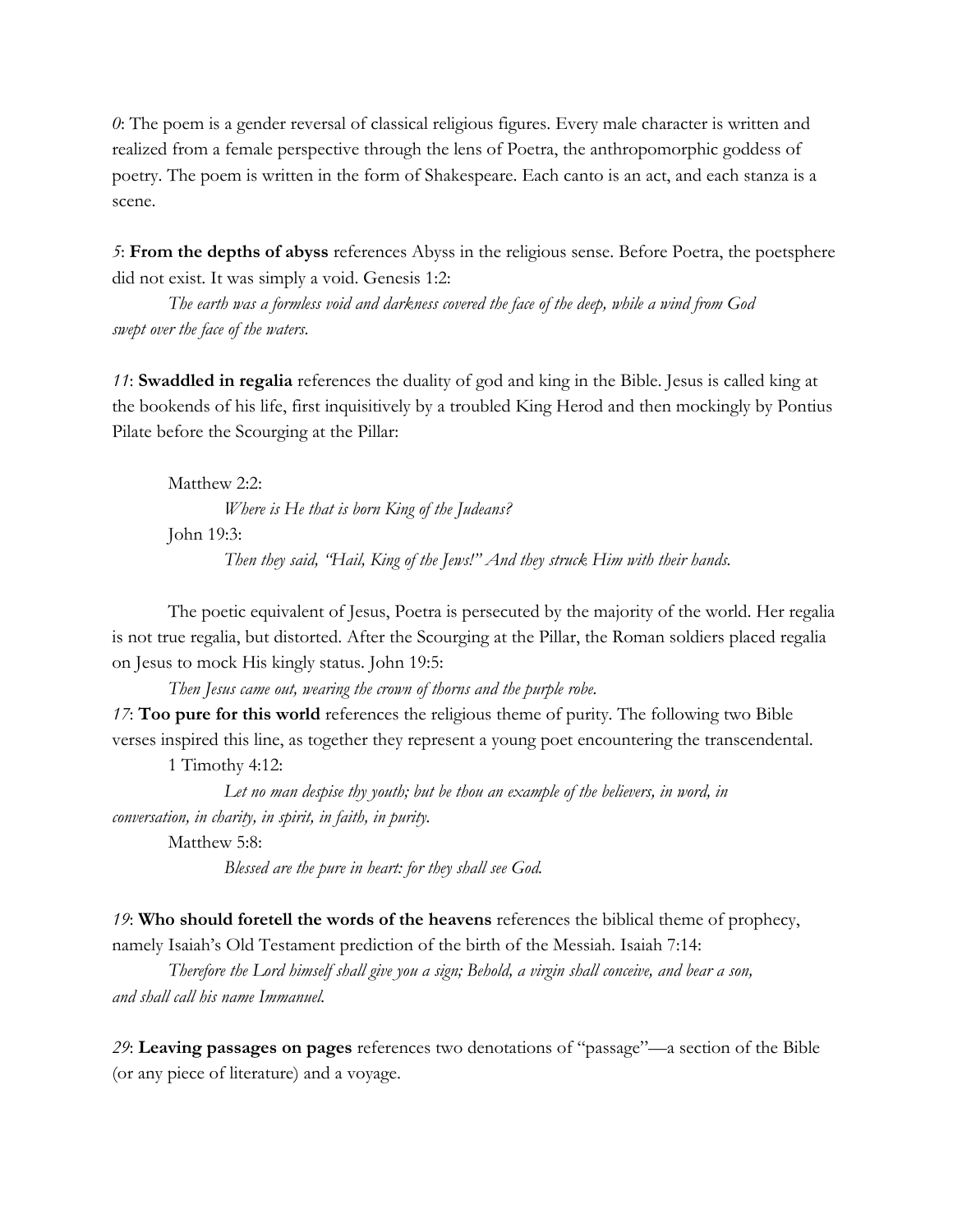*34*: **I am who am zygote of Zion and Zen** references Elohim—one of the names for God in the Torah, the citadel of ancient Jerusalem upon which the city of David was built, and the school of Mahayana Buddhism strongly influenced by Taoist philosophy.

Exodus 3:14:

*And God said unto Moses, I AM THAT I AM: and he said, Thus shalt thou say unto the children of Israel, I AM hath sent me unto you.*

A zygote is a diploid cell resulting from the fusion of two haploid gametes, which for Poetra, are Zion and Zen. This fusion of two different faiths—Judaism and Buddhism—suggests that poetry transcends barriers of creed and culture. The reality that Zion, a site of the Holy Land, is also sacred in Christianity and Islam shows that poetry is universal.

*38*: **Blackened bush of an inhuman heart** references the burning bush—the location at which God appointed Moses to lead the Israelites out of Egypt and into the Promised Land. Exodus 3:2:

*There the angel of the Lord appeared to him in flames of fire from within a bush. Moses saw that though the bush was on fire it did not burn up.*

*39:* **Ordinal indentures Lent lionesses** references the Christian Liturgical Calendar and the biblical story of Daniel in the Lion's Den. Ordinary time is the time in between seasons that lacks the distinctive characters of the Paschal Triduum, Easter, Lent, Christmas, and Advent. Lent is the season in preparation for Easter, the ultimate celebration of salvation. This line tells of a breakage from the ordinary, which the rest of the stanza/scene encapsulates through the biblical story of Daniel in the Lions' Den.

*40-41*: **Outwitted by blameless poetic prey / Sharp-toothed jaws I hereby shut** references the story of Daniel in the Lions' Den, in which Daniel is forced into a cage with lions and saved by God. Since Poetra is the poetic equivalent of God, in these lines she saves Herself with her wit. Daniel 6:22:

*My God sent his angel, and he shut the mouths of the lions. They have not hurt me, because I was found innocent in his sight.*

*42*: **In defiance of the Opus Dei** references the Opus Dei, an institution of the Catholic Church which teaches that ordinary life is a path to sanctity. Poetra's nature defies ordinary life by using poetry as the path to sanctity.

*45-46*: **Left-handed red loins I hereby escapeth / drudgery's death by my ethereal stave** references Tamar's giving birth in the Torah, specifically the image of the red string. The red string has become a symbol of the Kabbalah tradition and is always worn on the left hand. Genesis 38:27-28: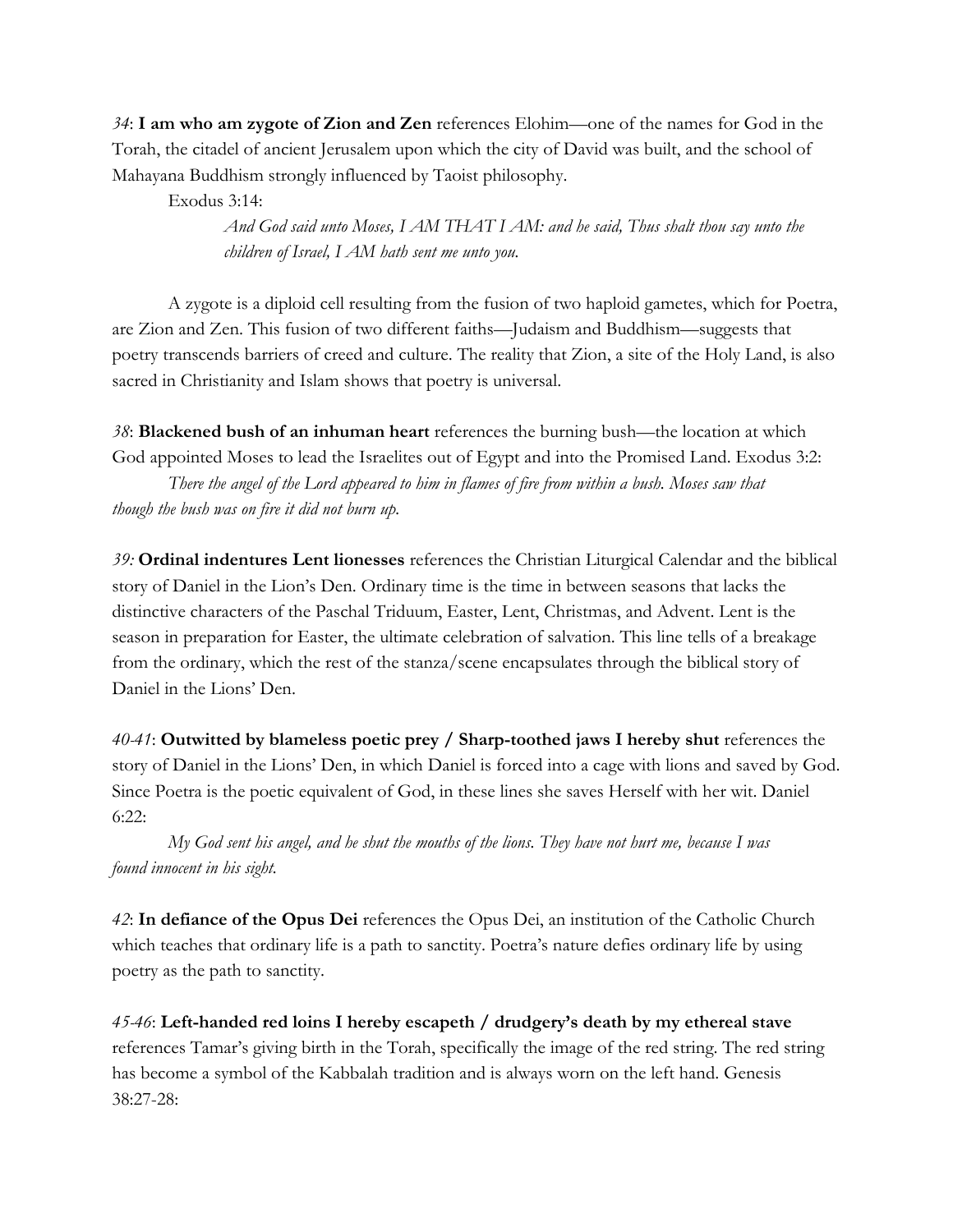*And it came to pass in the time of her travail, that, behold, twins were in her womb. And it came to pass, when she travailed, that the one put out his hand: and the midwife took and bound upon his hand a scarlet thread, saying, This came out first.*

*69-70*: **I write my way to the bay, from concave to convex / sacredly geometric is my pulsing remembrance** references sacred geometry, which gives spiritual meaning to geometric shapes and proportions, rooted in the idea that a higher power is the geometer of the universe. Poetry is a sacred geometry of which Poetra is the geometer. The poet possesses the ability to look inward (concave) and project their feelings and experiences outward (covex).

*71-72*: **I oft withhold tears at the Gospel / The tell-tale gnosis of Passion** references the Passion of the Christ, which the entire act uses as a metaphor for the suffering of a poet. The word and concept of "Gospel" is used in two denotations—the biblical teachings of Christ and evangelical religious singing.

## *75-76*: **Paved by poems, her assback pass / Promising death from the Land of Goshen** references Palm Sunday, commemorating Jesus's entry into Jerusalem on the back of an ass. The

Land of Goshen is the land in Egypt from which the Hebrews left during the Exodus. Because Her death is predetermined, Poetra's entrance is really an Exodus.

*78*: **Ere Ēostre's pain and palmed devotion** references Ēostre, the Germanic goddess of fertility and rebirth, which "Easter" was named after.

## *79-80*: **Mother's house, a house of trade / Overthrown tables in merchants' manger / The corrupted chorus swiftly swayed / To the rhythm of the stanza changers** references the Cleansing of the Temple. John 2: 14-16:

*In the temple he found those who were selling oxen and sheep and pigeons, and the money-changers sitting there. And making a whip of cords, he drove them all out of the temple, with the sheep and oxen. And he poured out the coins of the money-changers and overturned their tables. And he told those who sold the pigeons, "Take these things away; do not make my Father's house a house of trade.*

*83-85*: **"Please Poetra make this fast" / Perspired red on garden night / Discipled detach at Supper's Last** references Jesus's Agony in the Garden before the Last Supper. Luke 22:44:

*And being in anguish, he prayed more earnestly, and his sweat was like drops of blood falling to the ground.*

*87*: **Fish hooks tear five loaves in two** references the Scourging at the Pillar, the miracle when Jesus Feeds the Five Thousand, and the Body of Christ/Bread of Life. Most scholars believe Jesus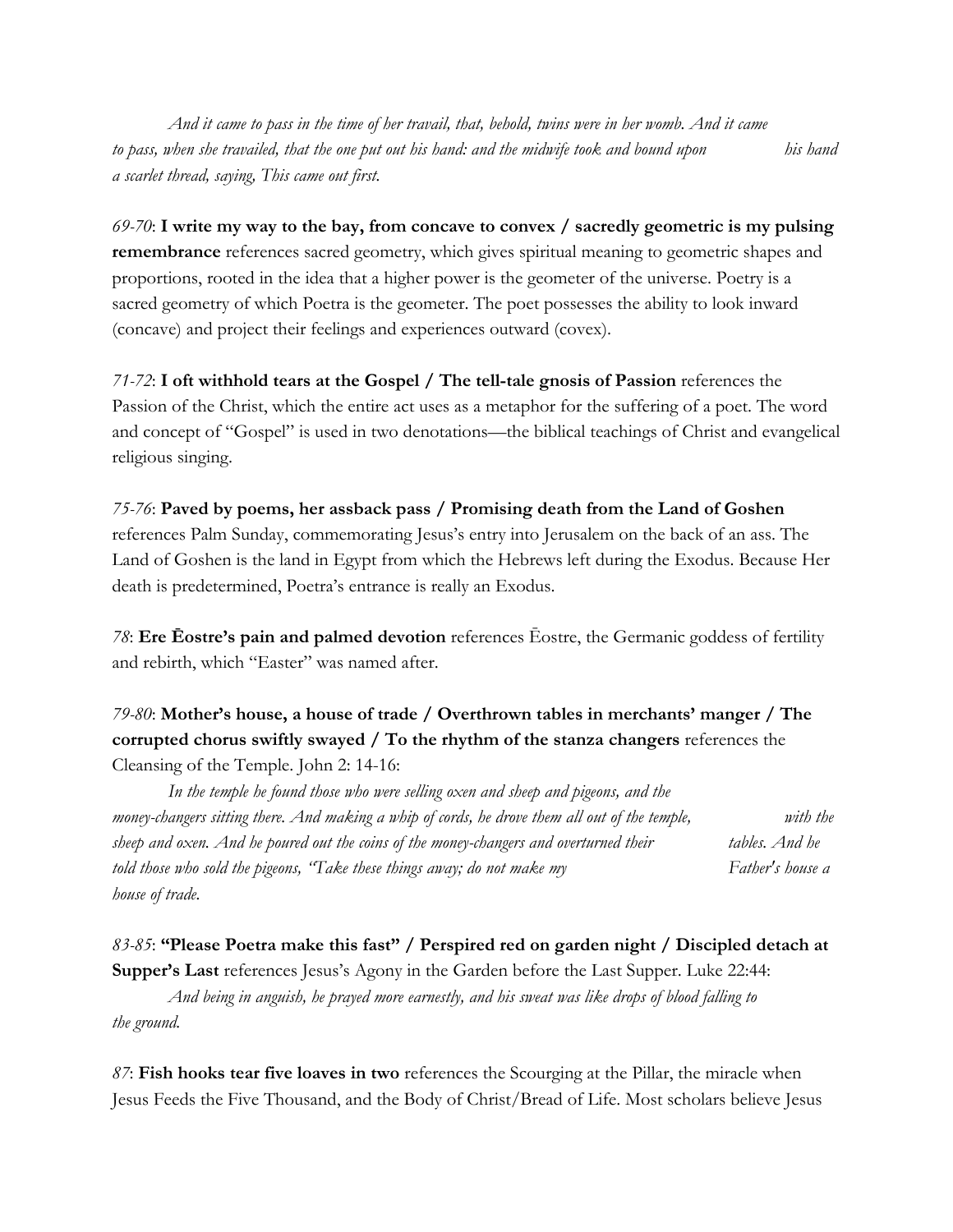was whipped with fish hooks that tore out His flesh. Jesus calls Himself the Bread of Life, so His being tortured was a breaking of bread in a sense. John 6:35:

*Then Jesus declared, "I am the bread of life. Whoever comes to me will never go hungry, and whoever believes in me will never be thirsty.*

*89*: **Nightmared conviction of saving Jew** references Pontius Pilate's wife, who is known for telling him not to convict Jesus due to a dream she had. Of course Pilate did not listen to his wife. Matthew 27:19:

*When he was set down on the judgment seat, his wife sent unto him, saying, Have thou nothing to do with that just man: for I have suffered many things this day in a dream because of him.*

*93-94*: **Mouths melodizing on mountains of red / Thirty-three throats of spewing vibrato** references Jesus's death on Mount Cana at the age of thirty-three before His followers. They would spread the Gospel, or "Good News."

*95*: **Entombed in wounds her wary words** references Doubting Thomas, while also suggesting that the wounds of a poet are contained in their poetry. John 20:27-29:

*Then saith he to Thomas, Reach hither thy finger, and behold my hands; and reach hither thy hand, and thrust it into my side: and be not faithless, but believing. And Thomas answered and said unto him, My LORD and my God. Jesus saith unto him, Thomas, because thou hast seen me, thou hast believed: blessed are they that have not seen, and yet have believed.*

*98*: **Abide in me, my Christ concerto** references the teachings of Jesus in John 15:4:

*Abide in Me, and I in you. As the branch cannot bear fruit of itself unless it abides in the vine, so neither can you unless you abide in Me.*

*100-101*: **Garden maiden in poems impearled / Verses writ in New Jerusalem** references the 14th-century Middle English poem "Pearl" by Gawain Poet (Unknown). In the poem, the narrator loses his pearl, falls asleep, and has a dream that brings him to an other-worldly garden where he finds a young maid he believes is his new Pearl. The Epilogue of "Pearl" sees the maid telling the narrator of New Jerusalem, the new city of God chronicled in the Book of Revelation.

*105-106*: **Metaphysical metaphors touch the third / Eye of the poet burned optic opus** references the third eye, the mystical concept of an invisible eye that provides speculation beyond normal sight. This line suggests that poetry is an awakening of the third eye, based in the metaphysical theory of vision that transcends optics.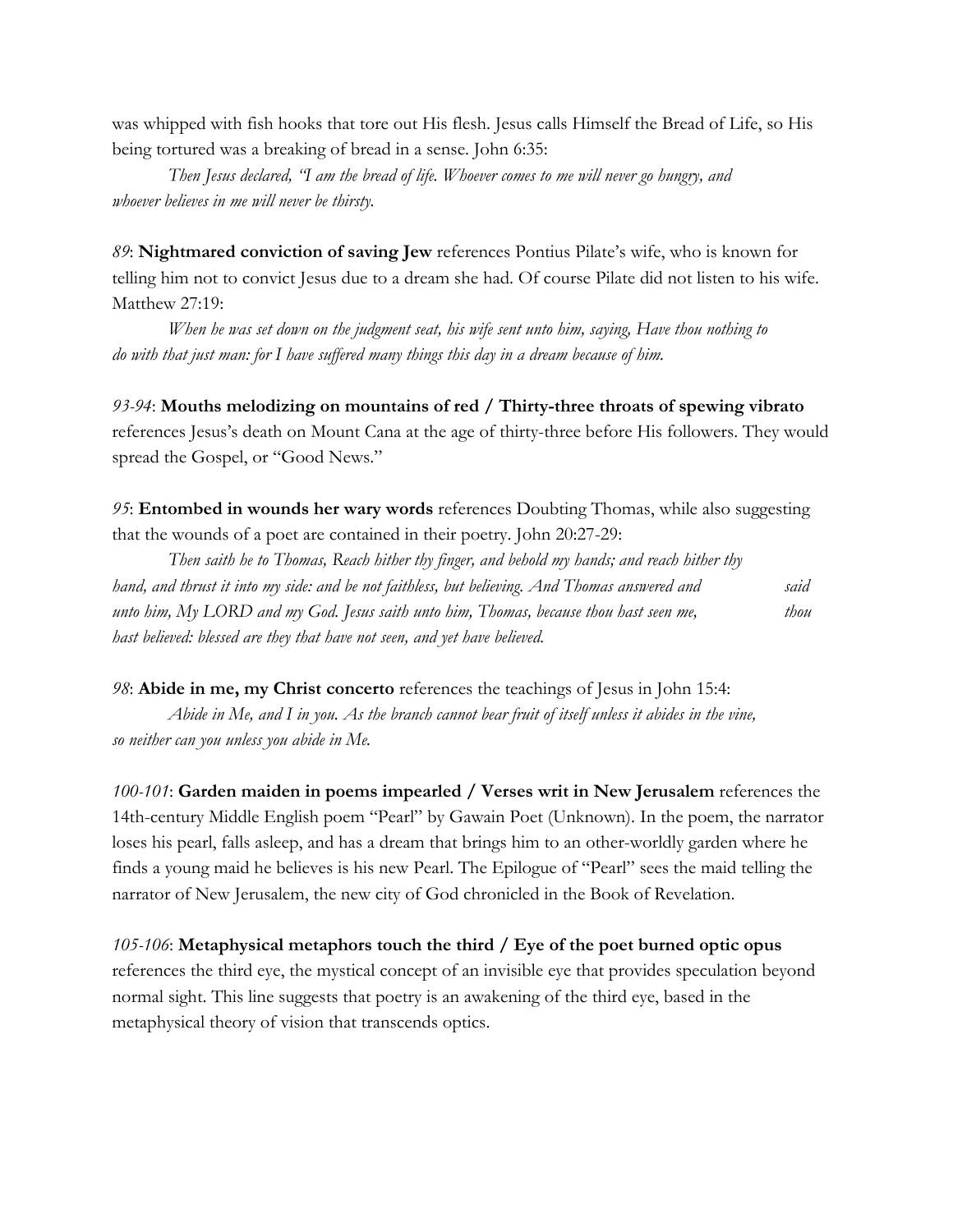*113-114*: **The Daughter was Poetry's zenith loss / She ascended upon seas of white carnation** references the symbolism of white carnations, which is innocence and pure love, meaning that the blood-sacrifice of Poetra the Daughter, like God the Son, was done innocently and out of love.

*121*: **Must I write? That is the question** references Rainer Maria Rilke's *Letters to a Young Poet* and William Shakespeare's *Hamlet*. The line is an assertion that when faced with an onslaught of criticism, giving up poetry is a possibility, but if the art is really one's lifeforce, they will choose to continue no matter what. Rilke's letter responds to a poet contemplating giving up after being rejected by publications, which is eerily similar to the sentiment of ending one's life in Hamlet's soliloquy.

*Letters to a Young Poet*, pages 18-19 *This above all*—*ask yourself in the stillest hour of your night: must I write? Delve into yourself for a deep answer. And if this should be affirmative, if you may meet this earnest question with a strong and simple "I must," then build your life according to this necessity.*

*Hamlet* (Act III, Scene i, Line 57) *To be, or not to be, that is the question—*

*127*: **Among the equals first to be** references the Latin phrase *primus inter pares*, or "first among equals," which has been used to refer to the highest authorities in Christian hierarchies. Jesus was considered to be "first among equals" by His disciples.

*128-129*: **I taste her fruit and now I see: / Poetry** references the concept of sensory revelation. This stanza/scene portrays the tasting of the forbidden fruit from the Tree of the Knowledge of Good and Evil. Psalm 34:8:

*Taste and see that the LORD is good; blessed is the one who takes refuge in him.*

*130-133*: **Witful warrior's armed offense / Somewhere aged in ages hence / I chose to write in self-defense / Poetra's passage made all the difference** references the last stanza of "The Road Not Taken" by Robert Frost. Like the speaker in that poem, Poetra chooses the unconventional road, the road of a poet.

*I shall be telling this with a sigh Somewhere ages and ages hence: Two roads diverged in a wood, and I— I took the one less traveled by, And that has made all the difference.*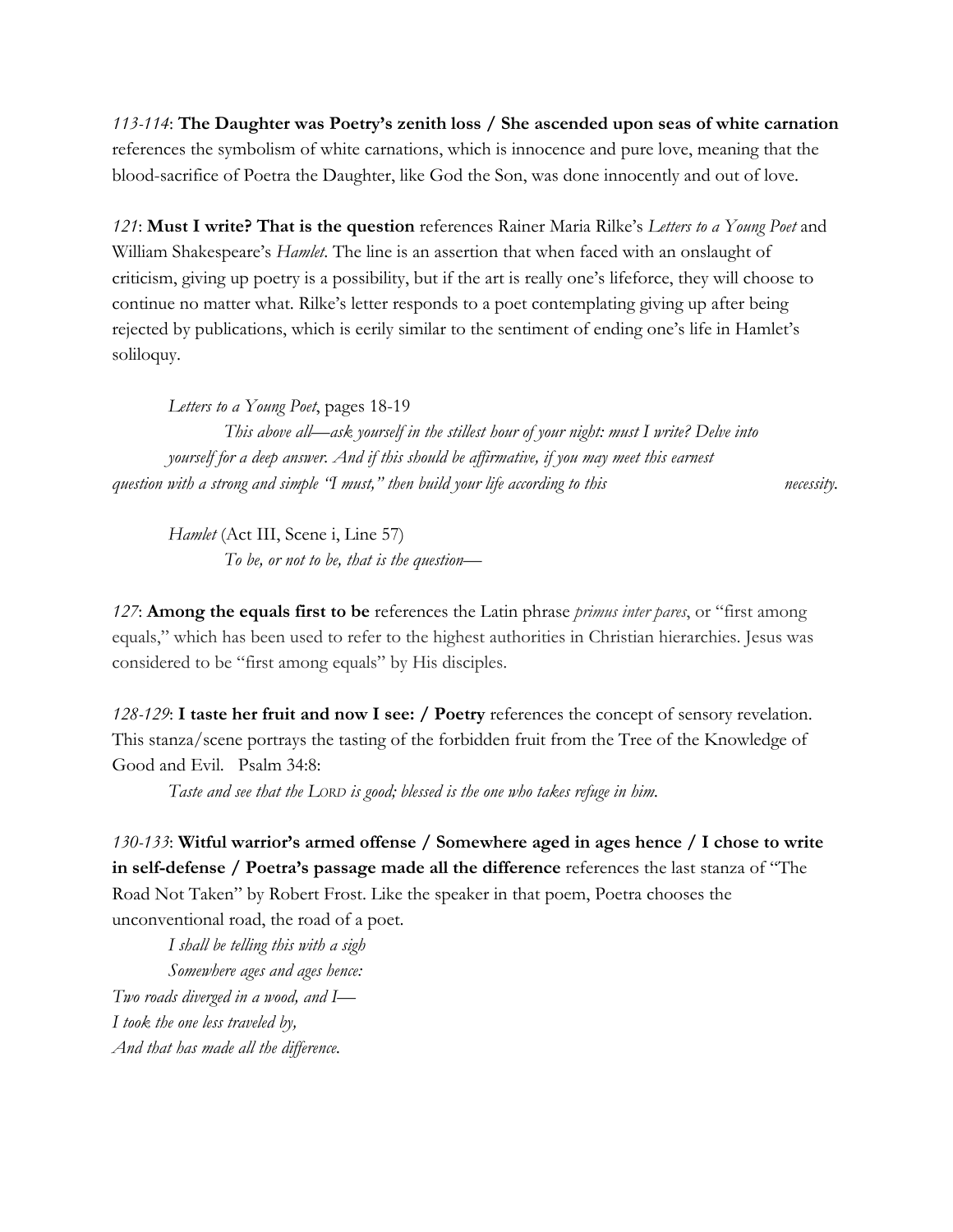## Second Prize:

### Unsung Heroes

*In the Book of Revelation, the meaning of the visions to the author are revealed between the sounds and the sights they experience. "Unsung Heroes" takes inspiration from that technique to imagine an apocalyptic story of the four horsemen. The horsemen and their horses—which represent pestilence, famine, war, and death—are called upon in Revelation at the end of time and serve as harbingers of the final judgment. In "Unsung Heroes", the horses are seen waiting for their time to reign in the apocalypse. Is this their time? The horses cannot inflict suffering, however, without people to suffer, and suffer they do. Will the people find sanctuary from their suffering? Each neigh will signal a new chapter with a horseman to guide you through their carnage and closer to the final chapter where you will come to find the answer.*

| Neigh                              |
|------------------------------------|
| My hairs tingled in despair.       |
| I turned to look and saw something |
| cold and washed out.               |

In its mouth was a Book.

Unsealed, the Book had names each one crossed out. Cries echoed, echoed, echoed from the Book.

Gravity reclaimed its Register from my loose grip. I heard a mournful wail escape the Book. I looked and saw a sheep, then saw two, a hundred, a thousand. None had wounds, but all were wounded.

"My God my God has forsaken me," they cried in disdain. I turned away.

In front of me laid a dying Lamb

5

15

10

20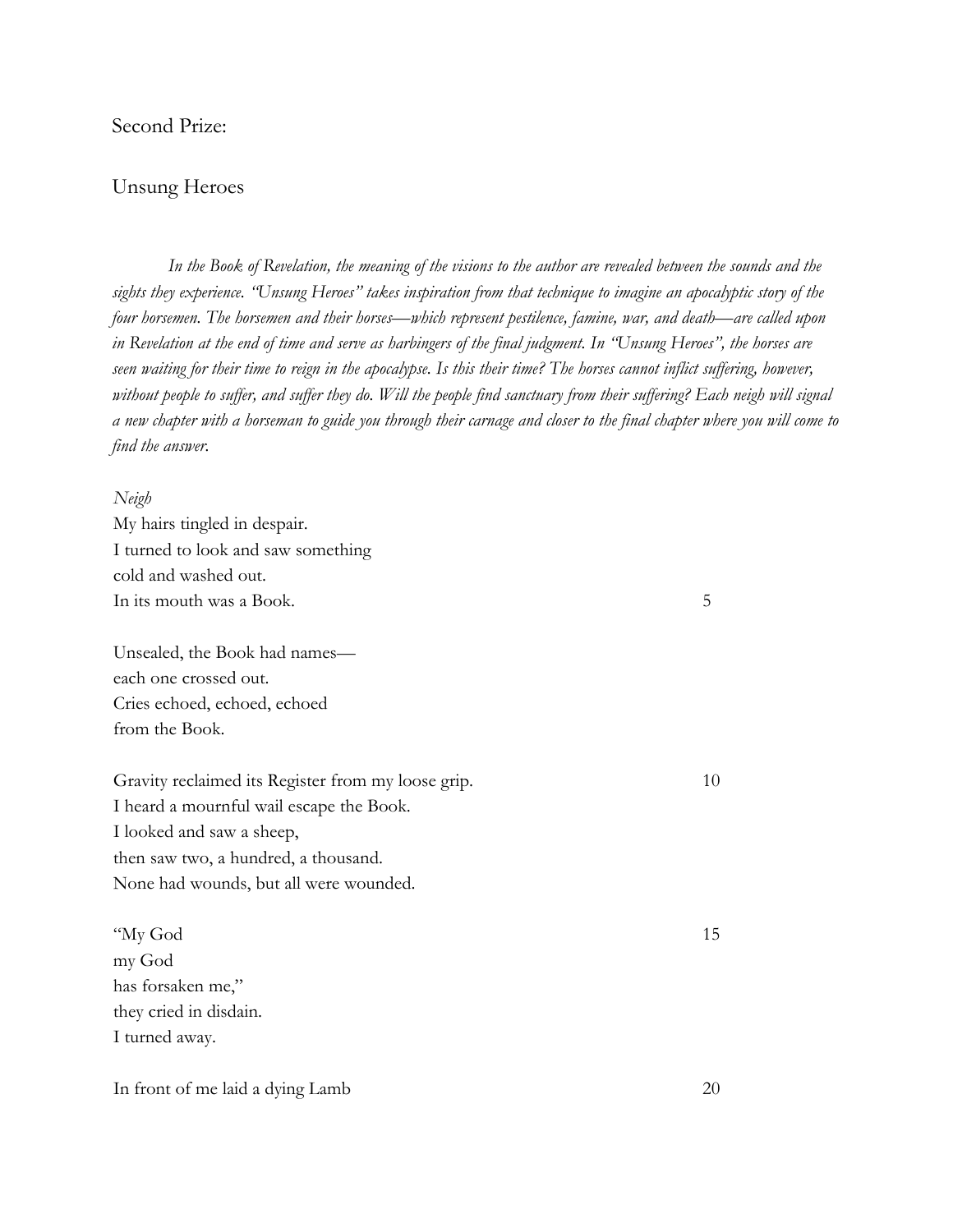with three holes spilling blood. Light shown upon him, and voices sung, in most triumphant harmony.

#### *Neigh*

"I'm hungry!" I turned once more to see the Book in front of a counter. Behind the counter was a man of bones. "I'm hungry. I'm hungry," reverberated the voices. Stacks of gold surrounded the empty man like a forest of riches.

One after another, hungry souls with rags of clothes, skinny almost to the bone and drooling mouths, climbed from the Book to beg for sustenance. All were denied. I turned away; I couldn't bear it. 35 40

25

30

45

50

I heard a bleat from behind me and turned to see the Lamb. "Come to me, come to me, I have bread."

Once more, I turned to look at the begging souls. "I'm hungry! I'm hungry!" the poor souls repeated, ignoring the meek lamb.

*Neigh* I heard a clink of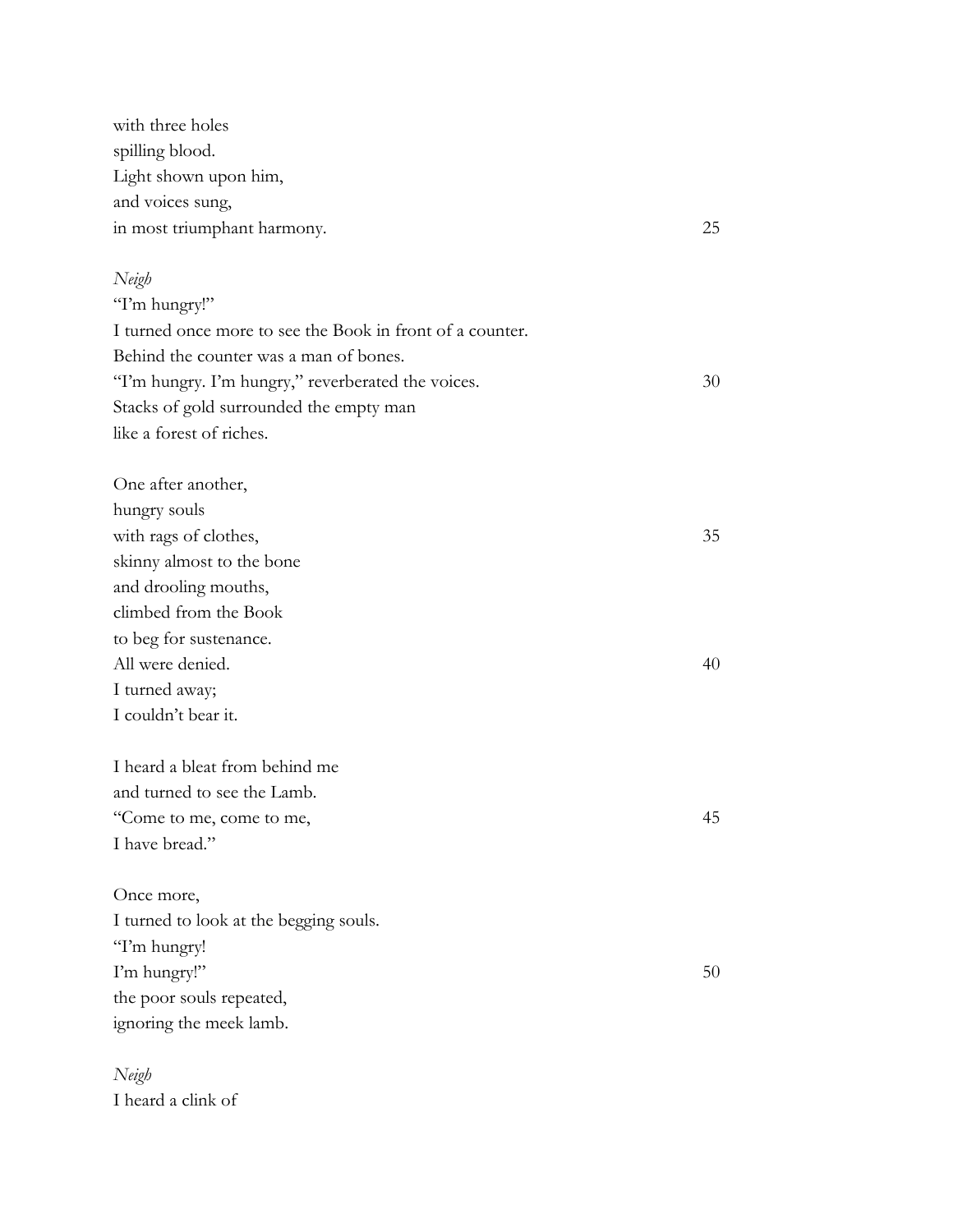metal on metal. To my left I saw red blood spilling from gaping wounds upon the sheep.

Their carcasses laid dead, half-separated from half by a no-mans-land covered in hoof tracks. A sword rested in the blood-red hands of a horse patrolling as screeches of anguish echoed through the vacuum.

## Terrified.

For a second I could see my family, my friends, at the edge of his blade, their eyes sealed. 65

Looking to the Lamb for comfort, I saw tears in His eyes. "Stop the fighting, stop the death, come to me because I AM the one who can end it."

## *Neigh* The voices behind me exclaimed in joy, "Alleluia, alleluia!" For the savior had come! I turned to my right, and it was white but not good.

I ran to warn the limbo souls. I ran and ran but made no progress.

#### *Come*

screeched the Lamb from behind. I turned and the Lamb was gone, replaced by a figure the height of 10,000 towers. Trumpets blared,

55

60

70

75

80

85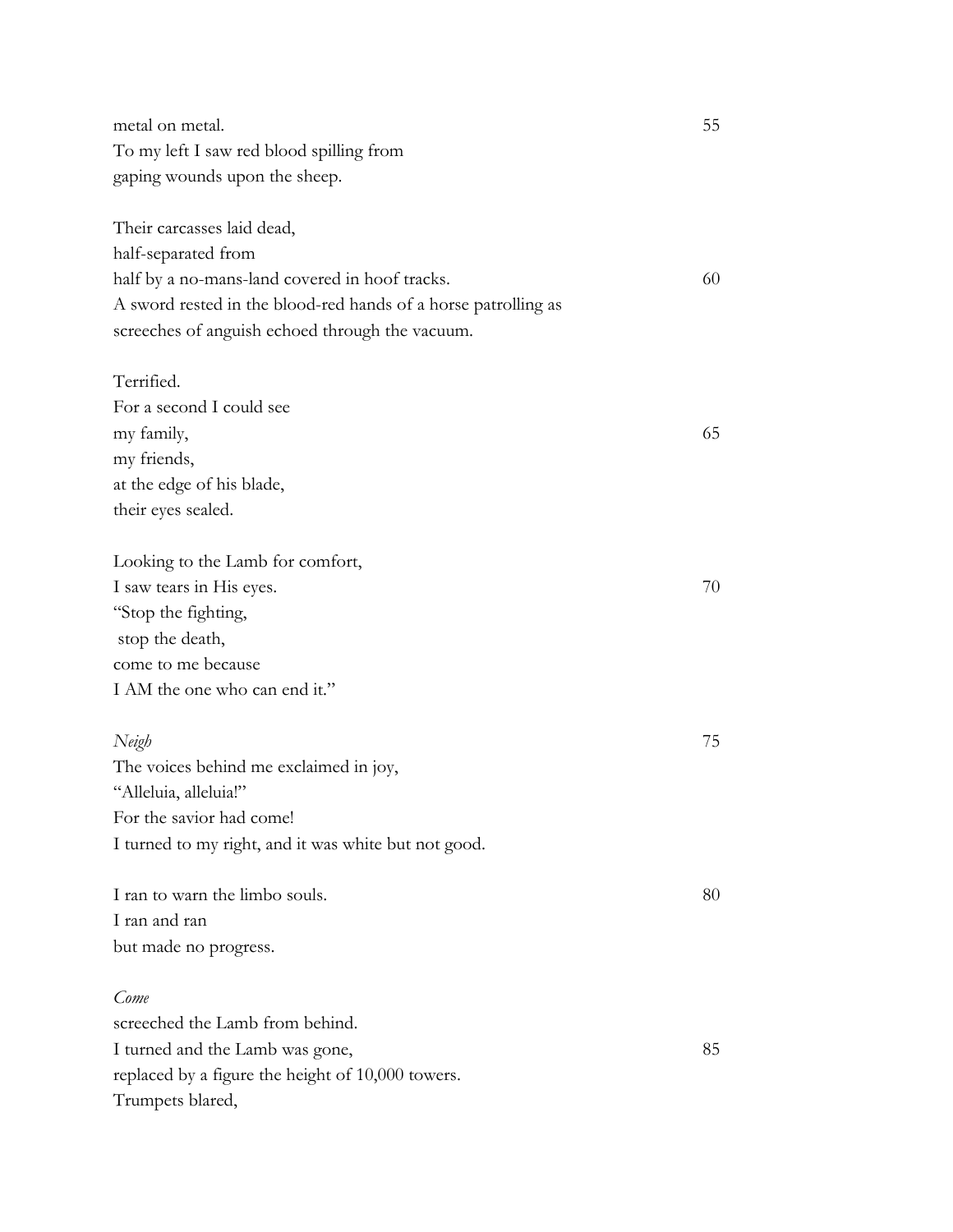and the wailing, and the fighting, and the begging, ended. With him was an army of millions. They didn't have guns, swords, or tanks, but bread, shipping trucks, and white coats. The chaos gone, the souls cowered to their knees and closed their eyes and kept repeating: "We are not worthy to look at the face of the Lion." "We are not worthy to look at the face of the Lion." "We are not worthy to look at the face of the Lion." "Come and look at me, and the ones like me." the Lamb spoke. "You were blind but now you see." The Book flew. It climbed, climbed, climbed. Cheers and screams— 90 95 100 105 110 115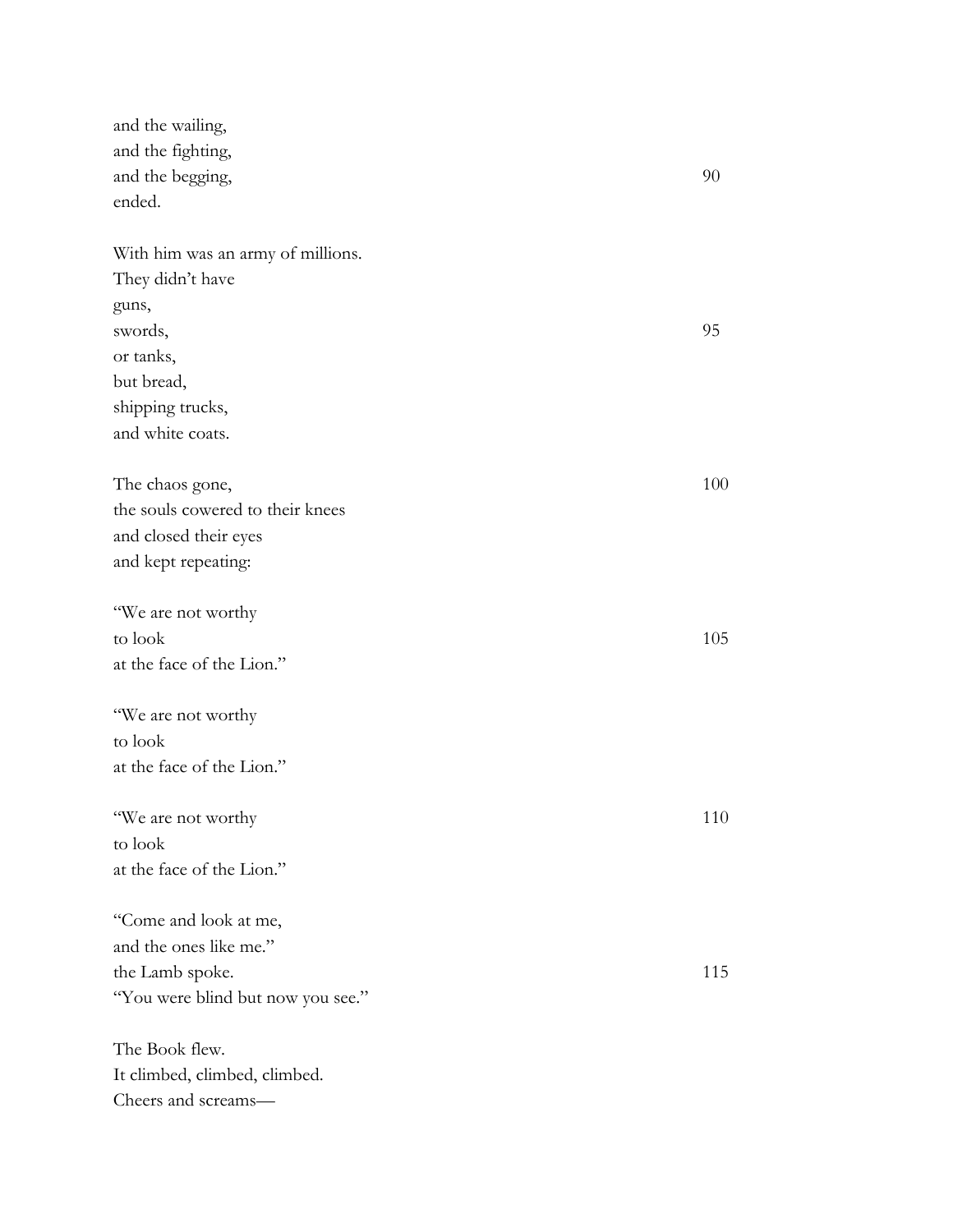immense joy belted from the tiny thing as it moved close to His immense palm.

The tiny crown was flung from the head of the horseman who wore it, as was the sword the other sported, alongside the gold of the empty one.

| The horsemen submitted,     | 125 |
|-----------------------------|-----|
| their power dismal          |     |
| compared to the Omnipotent, |     |
| their Leader.               |     |
| His large voice bellowed,   |     |
| "It's not your time."       | 130 |

#### **Notes**

*Lines 3-4*: **saw something / cold and washed out** is a reference to the pale horse from the Book of Revelation. "And I looked, and behold, a pale horse! And its rider's name was Death, and Hades followed him" (Revelation 6:8 ESV). Hades is Greek for 'the realm of the dead,' not to be confused with Hell. Hades contains all souls (even the righteous ones) before judgment and before they are sent to their final destination, whether it be Heaven or Hell. Hades is not a bad place, but it is certainly not pleasant. The "thing" being referenced represents this realm, which is not warm but cold, not vibrant but washed out.

*Line 5*: **In its mouth was a Book** connects to the Book of Life, a list of all the righteous from the Christian Bible. "And if anyone's name was not found written in the book of life, he was thrown into the lake of fire" (Revelation 20:15 ESV). However, the Book in "Unsung Heroes" is meant to represent a list of *all* humans.

*Line 12*: **I looked and saw a sheep** references the common theme in the Bible of God as the Shepherd and of the people as the sheep, a theme that recurs in both the Old and New Testaments, as exemplified by the quotes below. This theme highlights the intimate relationship between humanity and God.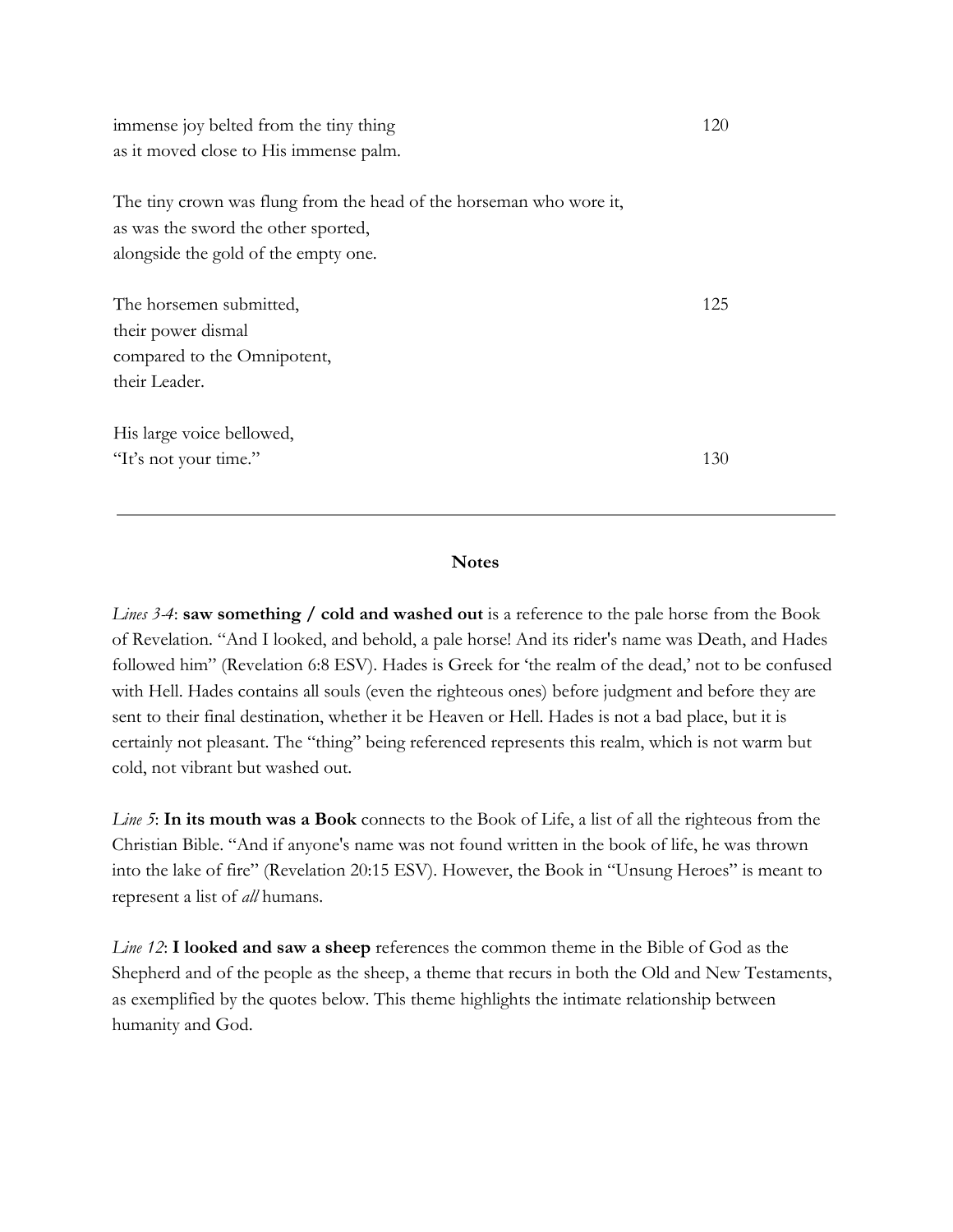- **"**Know that the Lord, he is God! It is he who made us, and we are his; we are his people and the sheep of his pasture" (Psalm 100:3 ESV).
- **● "**When he saw the crowds, he had compassion for them, because they were harassed and helpless, like sheep without a shepherd" (Matthew 9:36 ESV).

*Line 14:* **None had wounds, but all were wounded** references an internal ailment that sent these people to Hades, not a physical injury.

*Line 15-17*: "My God / my God / has forsaken me" is a reference to Jesus's words on the cross. "And about the ninth hour Jesus cried out with a loud voice, saying, 'Eli, Eli, lema sabachthani?' that is, 'My God, my God, why have you forsaken me?'" (Matthew 27:46 ESV). That is identical to "My God, my God, why have you forsaken me?" (Psalms 22:1a ESV). If just the first line of this Psalm is read, it seems like a lapse in faith, however, if read further, the meaning becomes clearer. "To you they cried and were rescued; / in you they trusted and were not put to shame" (Psalms 22:5 ESV). In "Unsung Heroes," the quote differs in the sense that the souls who say this actually believe God has forsaken them, but like the original quote, it must be seen in the context of the poem.

*Line 20:* **a dying Lamb** is a reference to Jesus as the Lamb of God. "And he looked at Jesus as he walked by and said, "Behold, the Lamb of God!" (John 1:36 ESV). Jesus, the Lamb, was sacrificed for the sins of the believers. The Lamb acts as guide through "Unsung Heroes" as He led John in Revelation, showing the reader the willful ignorance of humanity towards Him as they continue to reverence the horses instead of the true savior.

*Line 21-22*: **with three holes / spilling blood** is a reference to Jesus who was crucified, creating three holes: one in each hand and one between his feet.

*Line 24-25*: **voices sung / in most triumphant harmony** is a reference to the Biblical motif of singing in reverence to God. "Sing to him, sing praises to him; tell of all his wondrous works!" (Psalms 105:2)

*Line 31*: **Stacks of gold surrounded the empty man** references the Black Horse from Revelation which represents famine. "And I heard what seemed to be a voice in the midst of the four living creatures, saying, "A quart of wheat for a denarius, and three quarts of barley for a denarius, and do not harm the oil and wine!" (Revelation 6:6 English Standard Version). In "Unsung Heroes," the Black Horse is the first of three images that shows the suffering of the people we saw from the first horse of Death. The empty man is very wealthy while others suffer from the scarcity of food, and he is hollow inside because of his overwhelming materialism.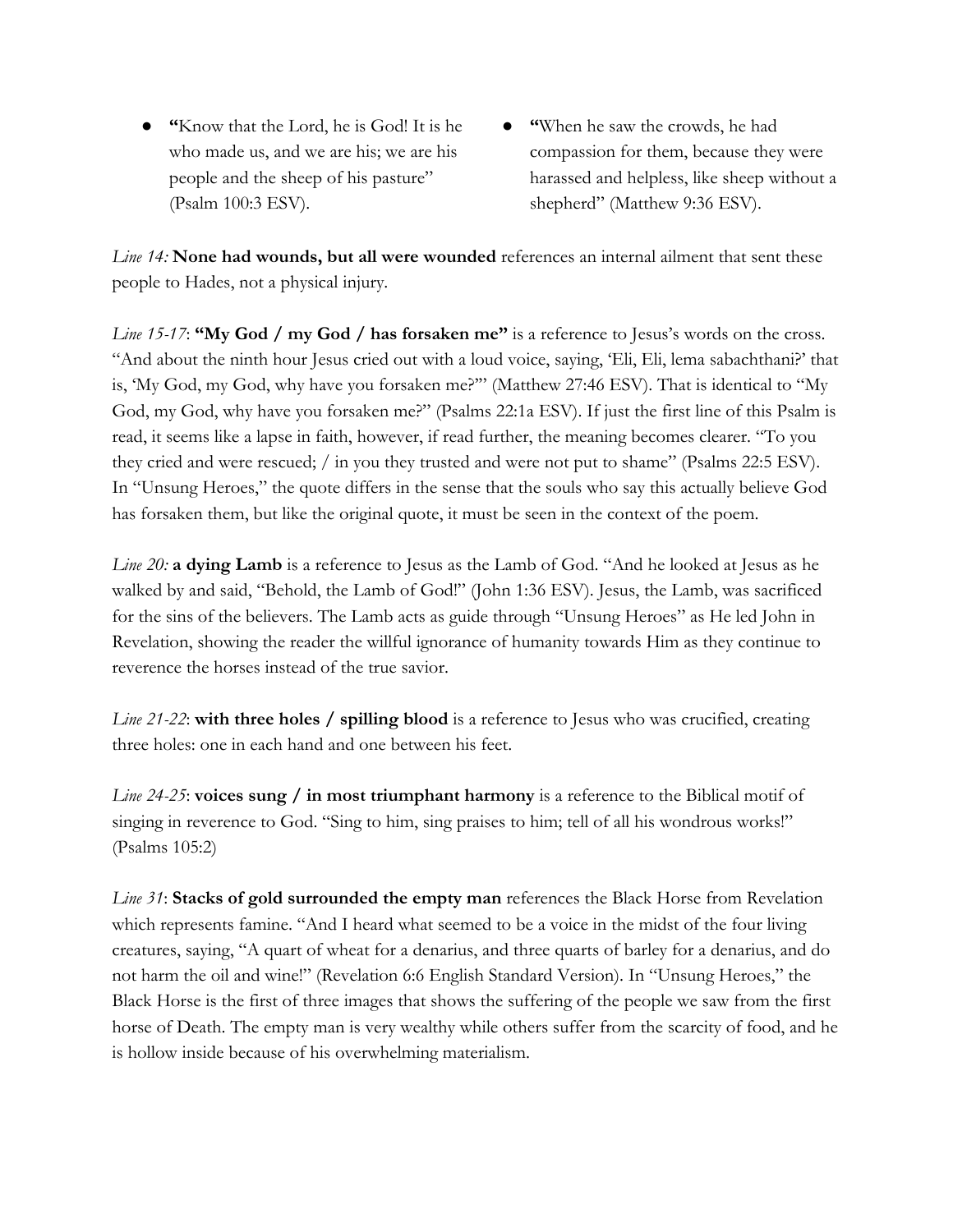*Line 34,*: **hungry souls** references to the Biblical idea of people not only being physically hungry but spiritually hungry. Those who come to God will find fulfillment. "For he satisfies the longing soul, and the hungry soul he fills with good things" (Psalms 107:9 ESV).

*Line 46*: **I have bread** is a reference to God always being willing to feed. If the souls in "Unsung Heroes" would do the hard thing and turn away from the empty man and go to God they would find all of the nourishment they want. "Jesus stood up and cried out, 'If anyone thirsts, let him come to me and drink" (John 7:37 ESV).

*Line 60*: **no-mans-land** is a reference to the area of disputed territory between two opposing parties. Perhaps the most notorious recent example appeared in World War II, where craters and corpses littered the disputed land. The vegetation was dead from the constant bombings.

*Line 61*: **A sword rested in the blood-red hands of a horse** references the Red Horse from Revelation which represents War. "And out came another horse, bright red. Its rider was permitted to take peace from the earth, so that people should slay one another, and he was given a great sword" (Revelation 6:4 ESV). In "Unsung Heroes," the Red Horse is overseeing the carnage the sheep have suffered that caused them to die.

*Line* 74: **I AM** is the name of God revealed to Moses in Exodus. In the context, it means that the Lamb is God, and the Lamb can end their strife if they turn away from wars and strife and towards Him. "God said to Moses, "I am who I am." And he said, "Say this to the people of Israel: 'I am has sent me to you""" (Exodus 3:14-15).

*Line 78-79*: **For the savior had come! / I turned to my right, and it was white but not good** references the White Horse from Revelation. "And I looked, and behold, a white horse! And its rider had a bow, and a crown was given to him, and he came out conquering, and to conquer" (Revelation 6:2 English Standard Version). "Unsung Heroes" plays on various different interpretations of the meaning of the White Horse, including pestilence, the antichrist, or conquest. Though originally the White Horse appeared to inaugurate a sense of hope for the souls in the book, he ultimately proves to be a false hope.

*Line 83*: *Come* is the final chapter of "Unsung Heroes." The answer is not found in the horses signified by *Neigh*, but rather by the Lamb who has been ignored. It is a reference to Revelation where the Lamb opened each seal and introduced each horse. "Now I watched when the Lamb opened one of the seven seals, and I heard one of the four living creatures say with a voice like thunder, 'Come!'" (Revelation 6:1 ESV). In "Unsung Heroes" each horse introduces themselves until the end when the most powerful force of all that goes beyond the bounds of earthly things comes. He is huge and he is powerful.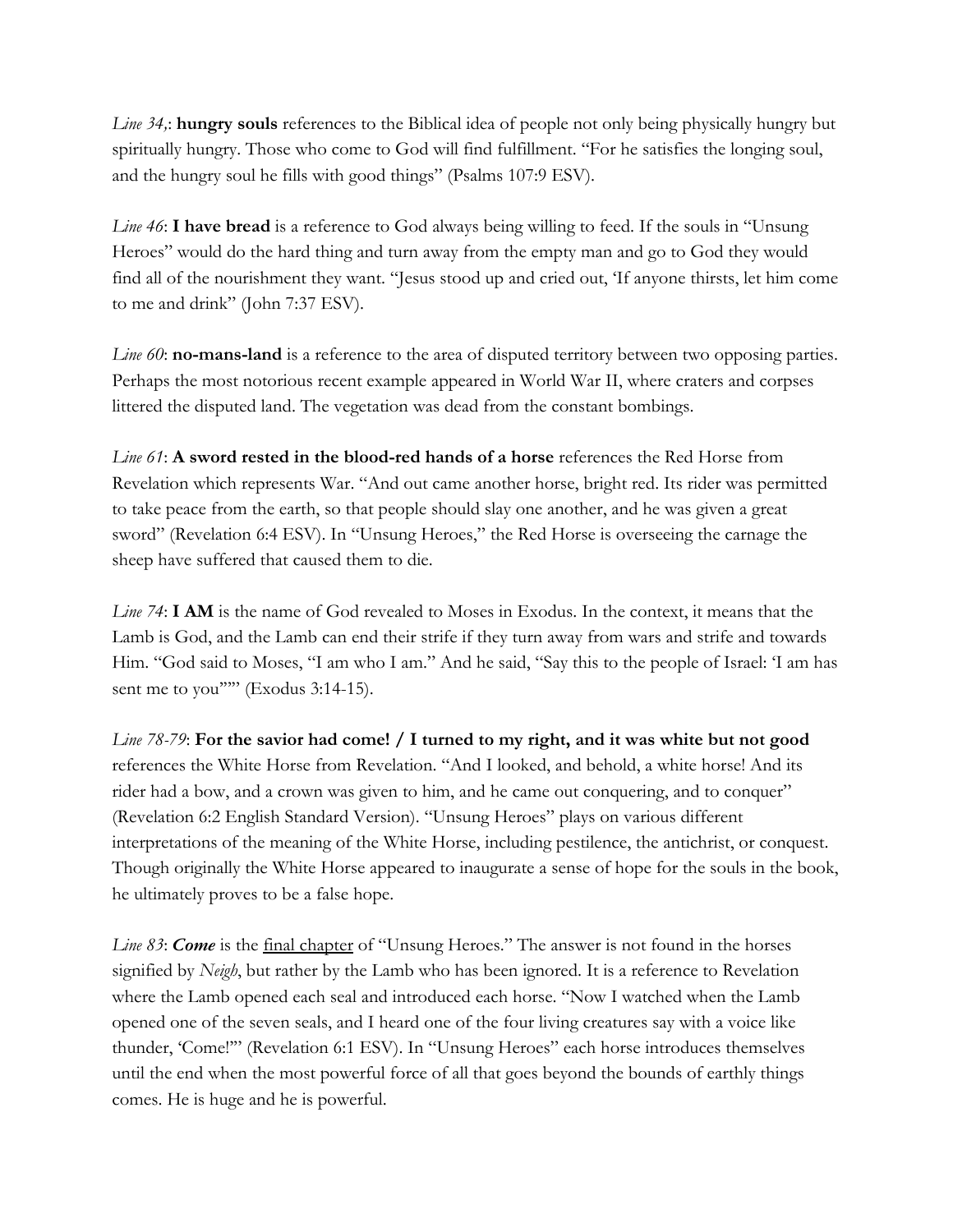*Line* 87: **Trumpets blared** connects to the trumpet that signifies the Kingdom of God in the Bible. "Then the seventh angel blew his trumpet, and there were loud voices in heaven, saying, 'The kingdom of the world has become the kingdom of our Lord and of his Christ, and he shall reign forever and ever'" (Revelation 11:15 ESV). In "Unsung Heroes," the trumpet blast represents the entrance of the all-powerful savior who protects the world from the strife that the Four Horsemen intend to inflict on the earth.

*Line 101*: **the souls cowered to their knees** is a reference to the sheer power of Jesus and God. "So that at the name of Jesus every knee should bow, in heaven and on earth and under the earth," (Philippians 2:10 ESV).

*Line 113*: **Come and look me** is a reference to the significant change that Jesus created after he died for humanity. Before Jesus came, the Jewish people could never face God. "'But,' he said, 'you cannot see my face, for man shall not see me and live'" (Exodus 33:20 ESV). Jesus's death forgave humanity's sins and therefore allowed us to have an intimate relationship with Christ. "And we all, with unveiled face, beholding the glory of the Lord, are being transformed into the same image from one degree of glory to another. For this comes from the Lord who is the Spirit" (2 Corinthians 3:18 ESV).

*Line 114*: **and the ones like me** is referencing the way that humans are made in the image and likeness of God. "So God created man in his own image, in the image of God he created him; male and female he created them" (Genesis 1:27 ESV). Jesus calls humans to not only love him, but to love their fellow humans. "'You shall love your neighbor as yourself.' There is no other commandment greater than these" (Mark 12:31 ESV).

*Line 116*: **You were blind but now you see** is a reference to the song "Amazing Grace" which says "T'was blind but now I see." The song says that the singer was blind before he experienced the amazing grace of God, but then after that the singer was able to see Him. In "Unsung Heroes" the souls needed to see the huge figure before they were brought to their knees.

*Line 121*: **it moved close to His immense palm** references the comfort of putting yourself in God's hands. "Humble yourselves, therefore, under the mighty hand of God so that at the proper time he may exalt you," (1 Peter 5:6 ESV).

*Line 127*: **Omnipotent** means all-powerful, a trait associated within monotheistic religions which believe in one all-powerful being who created them.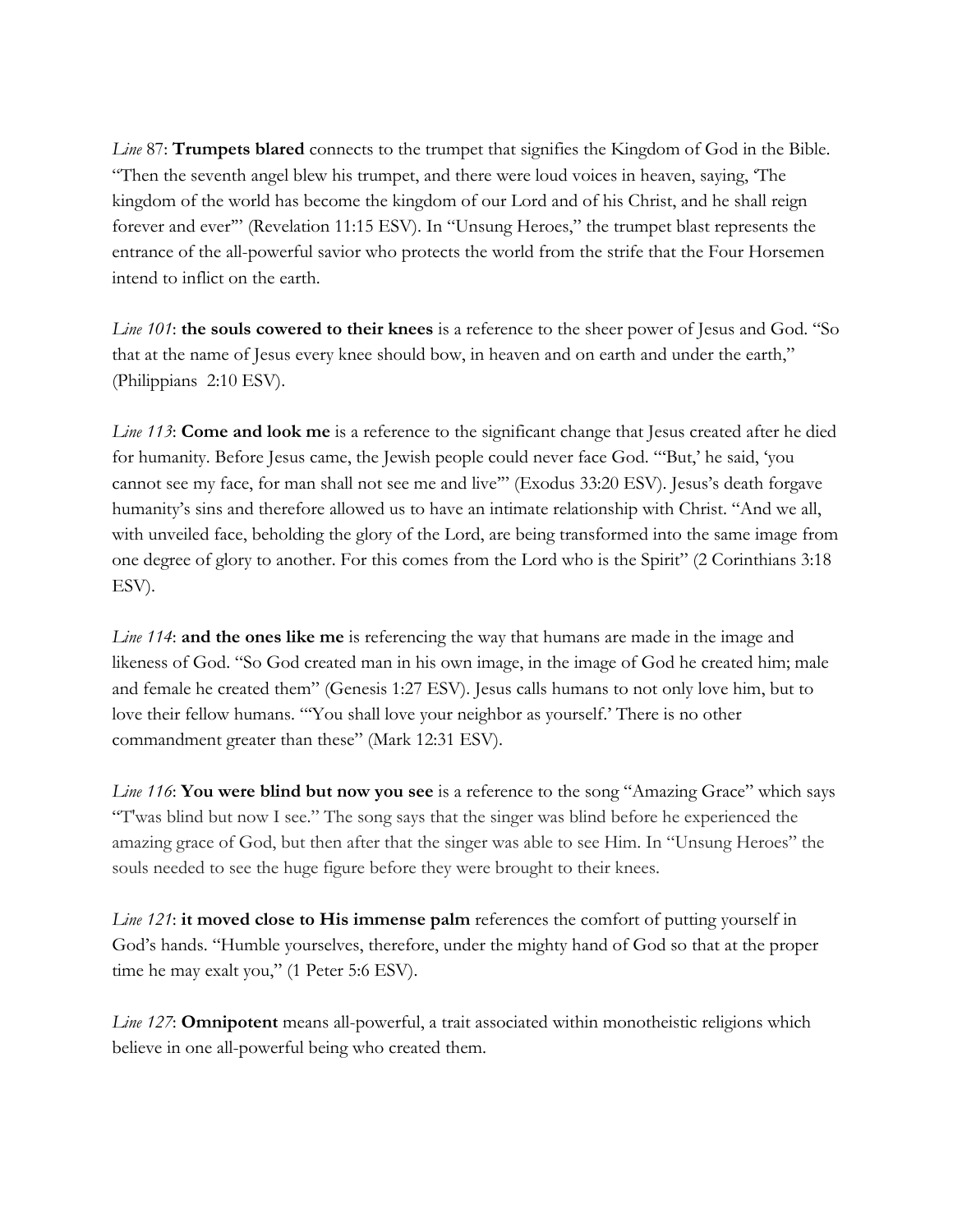## Honorable Mention

## 화랑 : flowerboy

This one's for that fabulous boy That no one understands They like to talk More than they like to understand It's not your fault

This is for the scintillating boy Who finally sees himself as worth more Than the open hand or closed fist That slapped a price tag on his dignity And his manhood So many years ago Place the flower behind your ear And wear it–wear it proud; It's yours

This is for the tired boy Who's too scared because He doesn't know what happens after this life For the boy who, between cuts to his soul and his thighs and his arms Wonders through tears if God still hears the prayers that are uttered from the shameful safety of his closet

This is for the boy at peace Who's stronger than the world around him And smarter than the ones who hate him For the Warrior For the Child of God who won't be limited By others' imaginations And learns more to ignore less And with each breath he takes, is still not dead yet

Hey flowerboy This one's for you.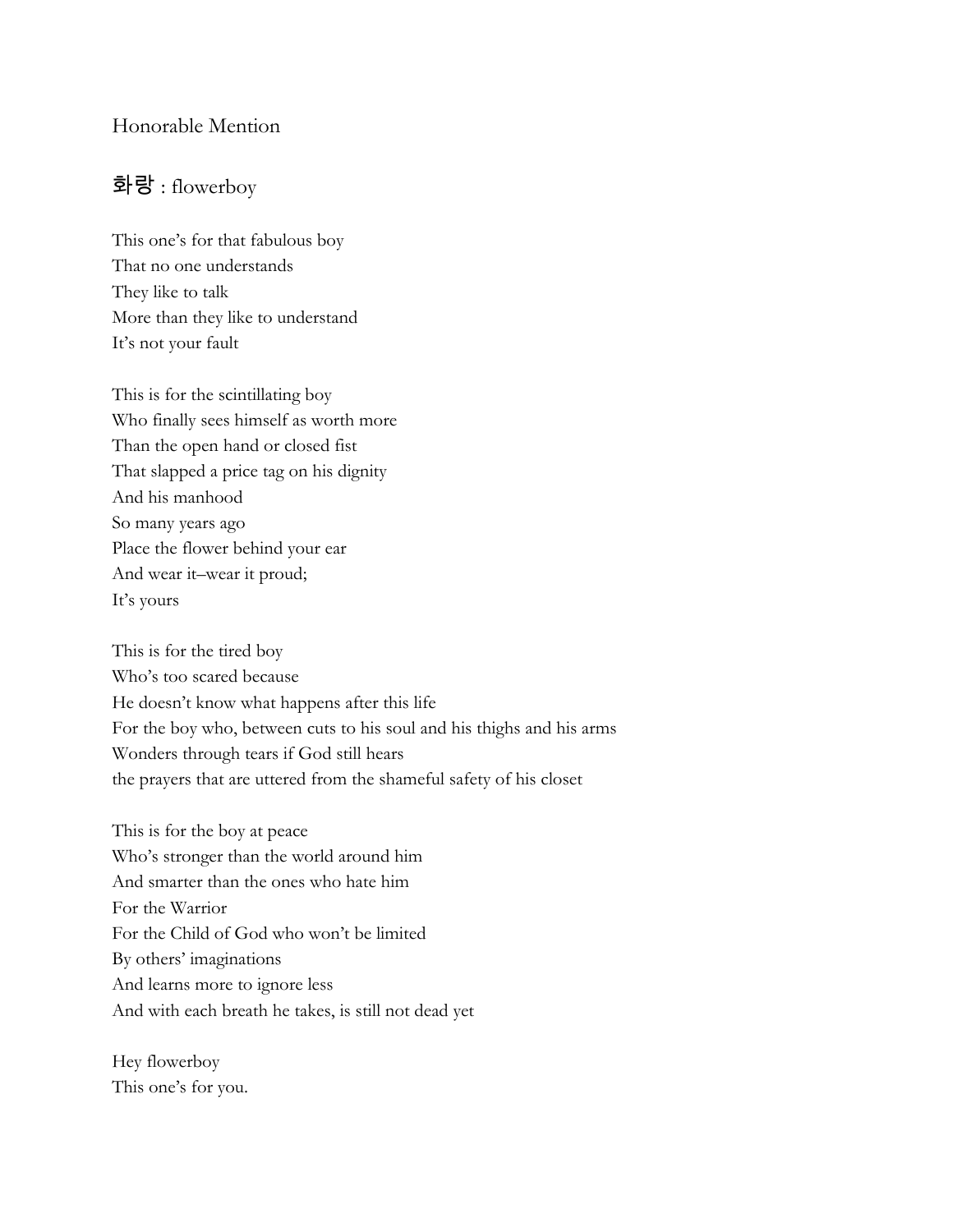## Honorable Mention

## ESTL

This street that I call home, It twists and disappears into night. And the shot of a gun when you're suddenly alone is the only thing that gives it light. No matter who it is, they're all the same; Jaylon, Micheal, Anton, and Dwayne. No matter their age, height, dreams or claim, it's the same story, just a different name.

—Sam Tarter